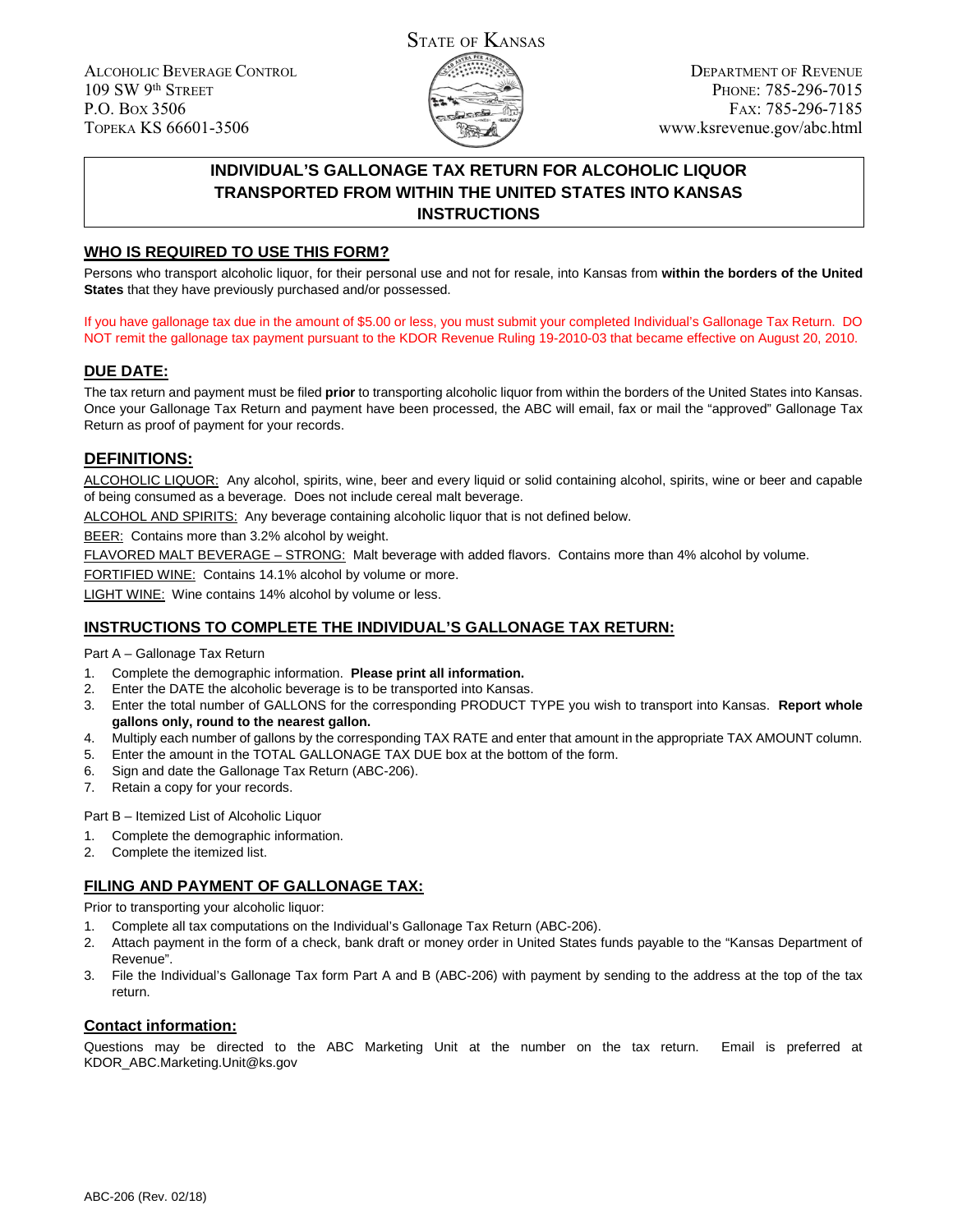ALCOHOLIC BEVERAGE CONTROL 109 SW 9th STREET P.O. BOX 3506 TOPEKA KS 66601-3506



DEPARTMENT OF REVENUE PHONE: 785-296-7015 FAX: 785-296-7185 www.ksrevenue.gov/abc.html

# **INDIVIDUAL'S GALLONAGE TAX RETURN FOR ALCOHOLIC LIQUOR TRANSPORTED FROM WITHIN THE UNITED STATES INTO KANSAS PART A – GALLONAGE TAX RETURN**

As required by K.S.A. 41-104(a) and 41-501(b)(2)

| <b>NAME:</b>                                                                         | SSN:        |              |
|--------------------------------------------------------------------------------------|-------------|--------------|
| <b>PHONE:</b><br><u> 1989 - Andrea Stadt Britain, amerikansk politiker (d. 1989)</u> | <b>FAX:</b> |              |
| <b>EMAIL ADDRESS:</b>                                                                |             |              |
| TRANSPORTING FROM ADDRESS: TRANSPORTING FROM ADDRESS:                                | City        | <b>State</b> |
| TRANSPORTING TO ADDRESS: TRANSPORTING TO ADDRESS:                                    |             |              |
|                                                                                      | City        | <b>State</b> |
|                                                                                      |             |              |

| <b>PRODUCT TYPE:</b>                      | <b>NUMBER OF</b><br><b>WHOLE</b><br><b>GALLONS:</b> |   | <b>TAX RATE PER</b><br><b>GALLON:</b> |          | <b>TAX AMOUNT:</b> |  |
|-------------------------------------------|-----------------------------------------------------|---|---------------------------------------|----------|--------------------|--|
| <b>Alcohol and Spirits</b><br>(IGAS)      |                                                     | X | \$2.50                                | $\equiv$ |                    |  |
| <b>Beer</b><br>(IGBR)                     |                                                     | X | \$0.18                                | $=$      |                    |  |
| Flavored Malt Beverage - Strong<br>(IFMB) |                                                     | X | \$0.18                                | $\equiv$ |                    |  |
| <b>Fortified Wine</b><br>(IGFW)           |                                                     | X | \$0.75                                | $\equiv$ |                    |  |
| <b>Light Wine</b><br>(IGLW)               |                                                     | X | \$0.30                                | $\equiv$ |                    |  |
| <b>TOTAL GALLONAGE TAX DUE =</b><br>\$    |                                                     |   |                                       |          |                    |  |

**I have calculated the Kansas Gallonage Tax imposed by K.S.A. 41-501 et seq for the alcoholic liquor listed above that I have previously purchased and/or possessed within the borders of the United States and am now transporting into the State of Kansas. I certify that this alcoholic liquor is for the personal use of my family, my guests and myself and not for resale within the State of Kansas.**

**Attached is my check, bank draft or money order payable to the "Kansas Department of Revenue".**

**I declare under penalties of perjury that to the best of my knowledge and belief this is a true, correct and complete return.**

**Signature Date**

**ABC USE ONLY:**

**Approved By Date**